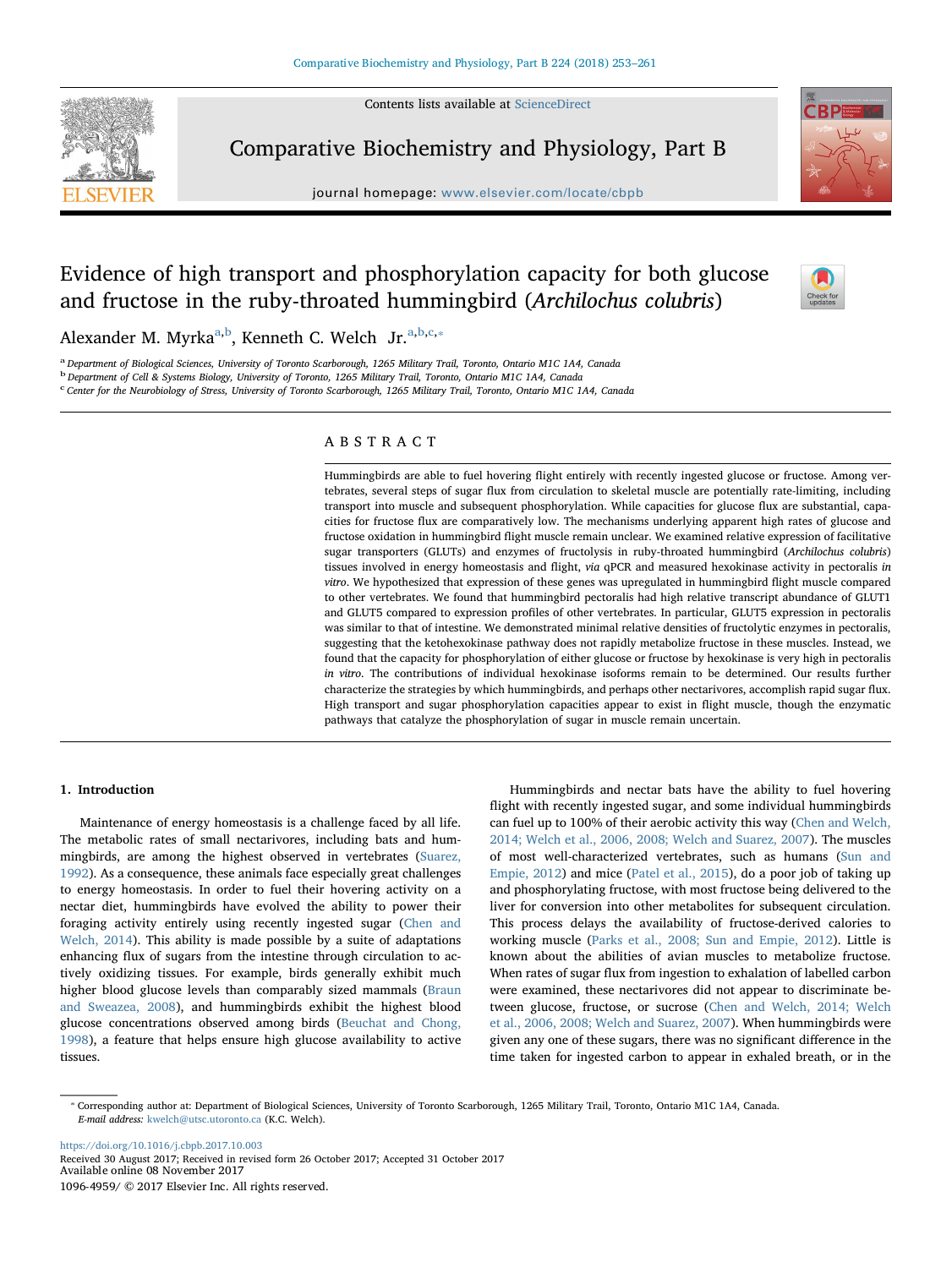time for that trace to disappear from the breath when the birds were switched to an unlabeled sugar solution ([Chen and Welch, 2014\)](#page-7-0). This mirrors the hummingbird diet, as the monosaccharide content of the nectar favoured by these animals is roughly 50% fructose and 50% glucose [\(Baker et al., 1998](#page-7-5)). Given their fructose-rich diet, it is possible that, like for glucose, hummingbirds experience high blood fructose spikes after feeding. However, blood fructose concentrations have not yet been examined in these animals.

Following absorption of sugar from the gut, which involves high rates of both cell-mediated and paracellular transport across the brush border [\(Karasov, 2017](#page-7-6)) and absorption into circulation, three steps are believed to be potentially limiting to sugar metabolism in skeletal muscle. The first step is the delivery of sugar from the bloodstream to the target extracellular tissues at a sufficient rate (Step 1). This is enhanced in hummingbirds by high rates of sugar flux to the muscle extracellular environment, which is facilitated by high cardiac output ([Bishop, 1997](#page-7-7)), extensive vascularity in working muscle ([Mathieu-](#page-7-8)[Costello et al., 1992\)](#page-7-8), and high capacities for paracellular diffusion from the lumen of capillaries to the extracellular space ([Vock et al., 1996\)](#page-8-2).

Transmembrane movement of sugars does not occur passively through the lipid bilayer [\(Uldry and Thorens, 2004\)](#page-8-3), necessitating facilitated transport of glucose and fructose. Transport capacity, defined by transporter abundance and function, thus comprises the second potentially rate-limiting step (Step 2). Facilitated sugar transport is accomplished by multiple isoforms of glucose transporters (GLUTs), a subset of which are shown in [Table 1](#page-1-0), along with human expression patterns. Qualitative GLUT isoform distribution in chickens is similar to that of mammals for GLUT1, GLUT2, GLUT3, and GLUT5 ([Byers et al.,](#page-7-9) [2017\)](#page-7-9). In mammals, multiple GLUT isoforms are responsible for uptake of glucose into peripheral tissue, including skeletal muscle. GLUT1 is a ubiquitous, dedicated glucose transporter [\(Uldry and Thorens, 2004](#page-8-3)). GLUT4 is translocated to the sarcolemma from intracellular vesicles in response to insulin and other factors such as increased exercise ([OsorIo-](#page-7-10)[Fuentealba et al., 2013; Shepherd and Kahn, 1999\)](#page-7-10). Lastly, relatively low densities of GLUT3, another widely expressed glucose transporter ([Uldry and Thorens, 2004\)](#page-8-3) are present in mammalian muscle as well. Both GLUT1 and GLUT3 transcripts have been found in all rubythroated hummingbird tissues yet examined [\(Welch et al., 2013\)](#page-8-4), but the relative abundance of the transcripts and proteins, and the contribution of individual GLUT isoforms to rapid sugar transport in hummingbird tissue, remain largely unknown. GLUT4 is absent from the genomes of all bird species that have yet been examined, and blood glucose levels in birds are unresponsive to physiologically relevant concentrations of insulin ([Braun and Sweazea, 2008; Carver et al.,](#page-7-1) [2001; Seki et al., 2003; Sweazea and Braun, 2006](#page-7-1)). How birds regulate blood sugar and how the different GLUT isoforms may be involved in regulation remain poorly understood ([Braun and Sweazea, 2008\)](#page-7-1).

Most characterized fructose transport is accomplished by GLUT2, which transports both glucose and fructose, and GLUT5, a dedicated fructose transporter [\(Uldry and Thorens, 2004\)](#page-8-3). While it is the norm for glucose to be rapidly transported into working muscle by multiple

#### <span id="page-1-0"></span>Table 1

Glucose transporters — distribution and substrates in characterized mammals (sensu [Zhao](#page-8-9) [and Keating, 2007\)](#page-8-9). Main tissues of expression are restricted to those investigated in this study. Approximate  $K_m$  values for human proteins were obtained from [Uldry and Thorens](#page-8-3) [\(2004\).](#page-8-3) The  $K_m$  presented for GLUT3 was obtained using 2-deoxyglucose. N/A indicates  $K_m$  values too high to serve a major function at physiological concentrations of sugar.

| Isoform | $K_m$ (mM) for<br>glucose | $K_m$ (mM) for<br>fructose | Main tissues      | Preferred<br>substrate |
|---------|---------------------------|----------------------------|-------------------|------------------------|
| GLUT1   | 3                         | N/A                        | Everywhere        | Glucose                |
| GLUT2   | 17                        | 76                         | Liver, intestine, | Glucose and            |
|         |                           |                            | kidney            | fructose               |
| GLUT3   | 1.4                       | N/A                        | <b>Brain</b>      | Glucose                |
| GLUT4   | 5                         | N/A                        | Muscle, heart     | Glucose                |
| GLUT5   | N/A                       | 6                          | Intestine, kidney | Fructose               |

GLUT isoforms ([Uldry and Thorens, 2004](#page-8-3)), capacities for fructose uptake in mammalian muscle are comparatively low, and handled only by one GLUT isoform, GLUT5 [\(Gaster et al., 2000\)](#page-7-11). GLUT5 is present at lower levels than GLUT1 and GLUT3 in mammalian muscle, and maintains a low transport capacity for fructose ([Gaster et al., 2000\)](#page-7-11). As with mammalian muscle, GLUT2 transcript was not found in rubythroated hummingbird pectoralis ([Welch et al., 2013](#page-8-4)). Given stable isotope tracking results that are difficult to explain if the pectoralis does not rapidly uptake fructose ([Chen and Welch, 2014\)](#page-7-0), we predicted that a fructose transporter must be present in pectoralis in high abundance and with rapid transport capacity. Previous work has not tested for the presence of GLUT5 in hummingbirds, but as GLUT2 transcript was absent from muscle ([Welch et al., 2013\)](#page-8-4), GLUT5 was a likely candidate for rapid fructose uptake in ruby-throated hummingbird muscle.

Following uptake of glucose or fructose into the cells of the target tissue, phosphorylation traps the sugar within the cell, directing it to a catalytic fate (Step 3; [Wilson, 2003](#page-8-5)). In examined mammal species, hexokinases (HKs) (Enzyme 1; [Fig. 1](#page-2-0)) phosphorylate glucose, but do not phosphorylate fructose at substantial rates because of comparatively low affinity for fructose as a substrate and low fructose availability stemming from comparatively low levels of circulating fructose and low transport capacity ([Cárdenas et al., 1998\)](#page-7-12). Measured maximal activity of hummingbird hexokinases with glucose in vitro is sufficient to match estimated rates of glucose flux through glycolysis (assuming glucose, and not glycogen, is the sole substrate) during hovering in primary flight muscle in vivo [\(Suarez et al., 2009](#page-8-6)).

The bulk of phosphorylation of ingested fructose has historically been thought to occur in the liver in characterized vertebrates ([Cirillo](#page-7-13) [et al., 2009\)](#page-7-13), with a lesser contribution from the kidneys [\(Björkman and](#page-7-14) [Felig, 1982\)](#page-7-14), although recent evidence has demonstrated a role for the brain in fructose metabolism as well [\(Oppelt et al., 2017; Park et al.,](#page-7-15) [2017\)](#page-7-15). Hepatic fructose phosphorylation occurs through the fructolytic enzymes of the ketohexokinase pathway, which directs end products into steps five and six of glycolysis ([Fig. 1;](#page-2-0) [Sun and Empie, 2012](#page-8-1)). Low amounts of these fructolytic enzymes are found in mammalian muscle, but do not make a large overall contribution to phosphorylation of ingested fructose [\(Cirillo et al., 2009\)](#page-7-13). The first two steps of fructolysis, catalyzed by ketohexokinase (KHK) and Aldolase B (AldoB) respectively (Enzymes 7 and 8; [Fig. 1\)](#page-2-0), are rate-limiting to hepatic fructose metabolism in characterized vertebrates [\(Bode et al., 1980](#page-7-16)). HK activity has not been previously assayed in hummingbirds using fructose as a substrate. If hummingbirds have evolved the capacity for relativity rapid fructolysis in flight muscle then we expect to find enhanced activity of these crucial, rate-limiting fructolytic enyzmes. Two isoforms of KHK are known in mammals; however, only one isoform has been found in birds, including Anna's hummingbirds (Calypte anna), for which the genome has been sequenced ([NCBI GenBank\)](#page-7-17), and a ruby-throated hummingbird (Archilochus colubris) liver transcriptome [\(Workman](#page-8-7) [et al., 2017\)](#page-8-7). The expression of KHK has not been previously examined in hummingbird tissue.

The behaviour of hummingbirds challenges the standard vertebrate model of fructose metabolism. As described above, hummingbirds can fuel their hovering behaviour just as rapidly with fructose as they can with glucose [\(Chen and Welch, 2014\)](#page-7-0). This is not what one would expect if fructose metabolism to facilitate muscle contraction requires more than twice as many enzymatic steps as needed for dietary glucose due to uptake of fructose, and subsequent release of other metabolites, by the liver ([Sun and Empie, 2012](#page-8-1)). We hypothesized that hummingbird flight muscles express higher levels of GLUT1 and GLUT5 than other vertebrates examined to facilitate rapid uptake of glucose and fructose, respectively. [Suarez et al. \(2009\)](#page-8-6) have demonstrated that phosphorylation of glucose by HKs has the capacity to occur rapidly in rufous hummingbirds (Selasphorus rufus), but little is known about how hummingbirds might metabolize fructose to fuel exercise [\(Welch and](#page-8-8) [Chen, 2014\)](#page-8-8). Whether the fructolysis pathway is enhanced in hummingbird flight muscle has not been previously determined. We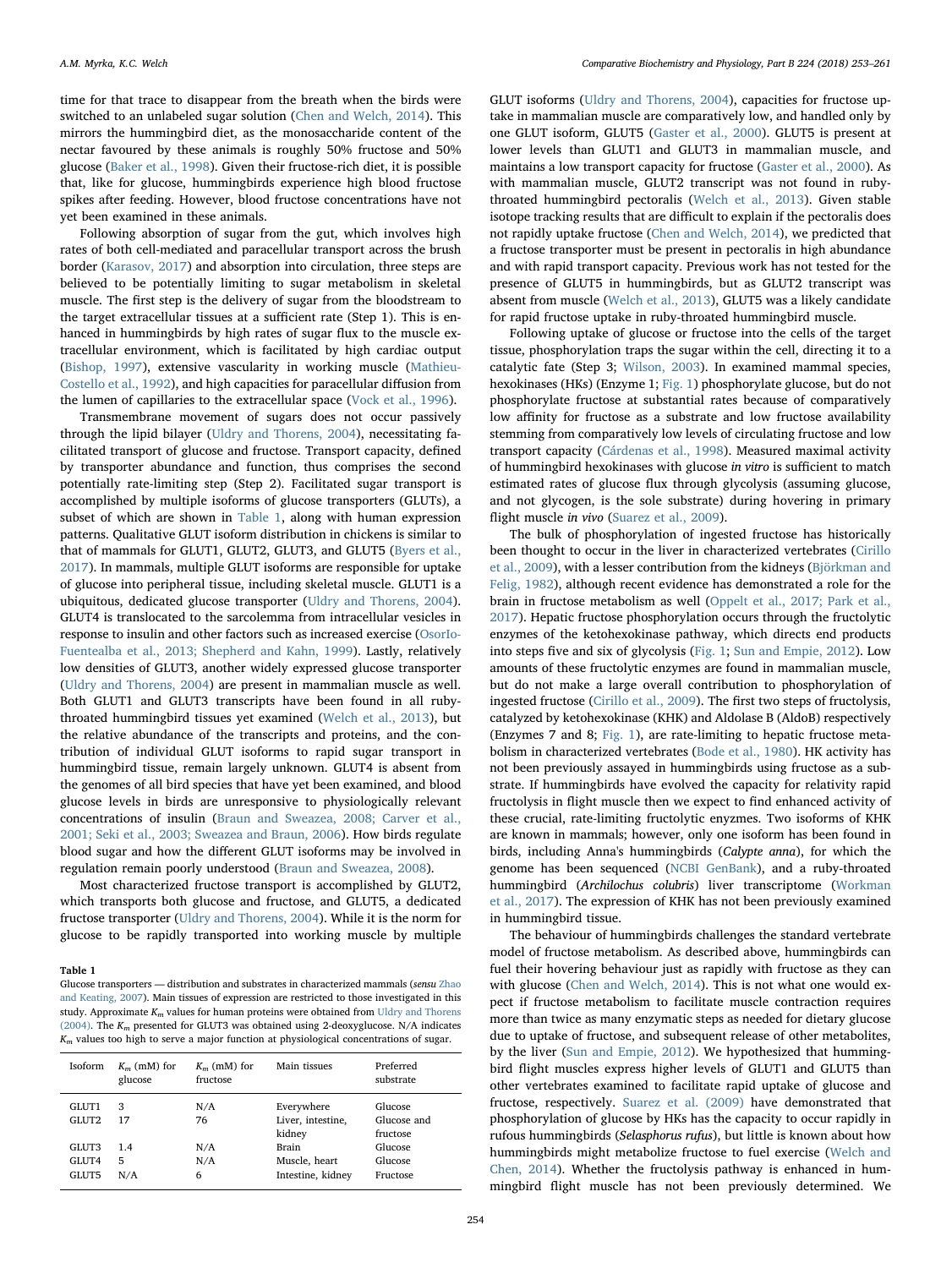<span id="page-2-0"></span>

Fig. 1. Metabolic pathways of glucose and fructose prior to the exergonic reactions of glycolysis. The endergonic reactions of glycolysis are indicated by thick, solid arrows and the reactions of fructolysis are indicated by thick, dashed arrows. Adapted from [Sun and Empie \(2012\)](#page-8-1) under the terms of the Creative Commons Attribution License.

hypothesized that hummingbird flight muscles express relatively higher levels of the enzymes KHK and AldoB than the muscles of other vertebrates that have been examined. We performed quantitative real-time PCR analysis (qPCR) on GLUT1, GLUT5, KHK, and AldoB using a variety of tissues from ruby-throated hummingbirds (Archilochus colubris). We predicted that relative transcript abundance of these genes would be uniquely high in hummingbird pectoralis when compared to other characterized vertebrate muscles. After locating a commercially available AldoB antibody that cross-reacted with ruby-throated hummingbird protein, we employed western blots and densitometry to compare AldoB protein expression across tissues. We predicted that protein abundance would be similarly high to transcript abundance in pectoralis. Finally, following analysis of KHK and AldoB, we assayed the enzyme activity of hummingbird endogenous HKs using either glucose or fructose substrate, to examine whether muscle HKs have the capacity to play a dominant role in fructose phosphorylation in hummingbirds. We hypothesized that if fructolysis could not account for apparent rapid fructose oxidation, then a hummingbird HK would, by necessity, display unusually high catalytic activity using fructose as a substrate.

# 2. Methods

#### 2.1. Ethics statement and animal handling

The protocols for this study were approved by and performed in accordance with the requirements of the University of Toronto Animal Care Committee and the Canadian Wildlife Service Permit (CA 0258).

Wild adult male ruby-throated hummingbirds (Archilochus colubris) were captured at the University of Toronto Scarborough using modified box traps. Birds were housed in the University of Toronto Scarborough vivarium and fed NEKTON-Nectar-Plus (Nekton, Tarpon Springs, FL, USA) ad libitum. Birds were sacrificed after ad libitum feeding by an overdose of isoflurane followed by asphyxiation with helium between March 2014 and June 2015. Samples of pectoralis, liver, heart, brain, whole intestine, kidneys, and ankle flexor and extensor muscles were collected immediately after sacrifice. No attempt was made to separate supracoracoideus from pectoralis due to technical difficulty and uniform fiber type in these muscles ([Welch and Altshuler, 2009](#page-8-10)). Mouse liver tissue (Mus musculus, strain C57BL/6J) was flash frozen and stored at −80 °C immediately following euthanasia for another research project taking place at the University of Toronto Scarborough.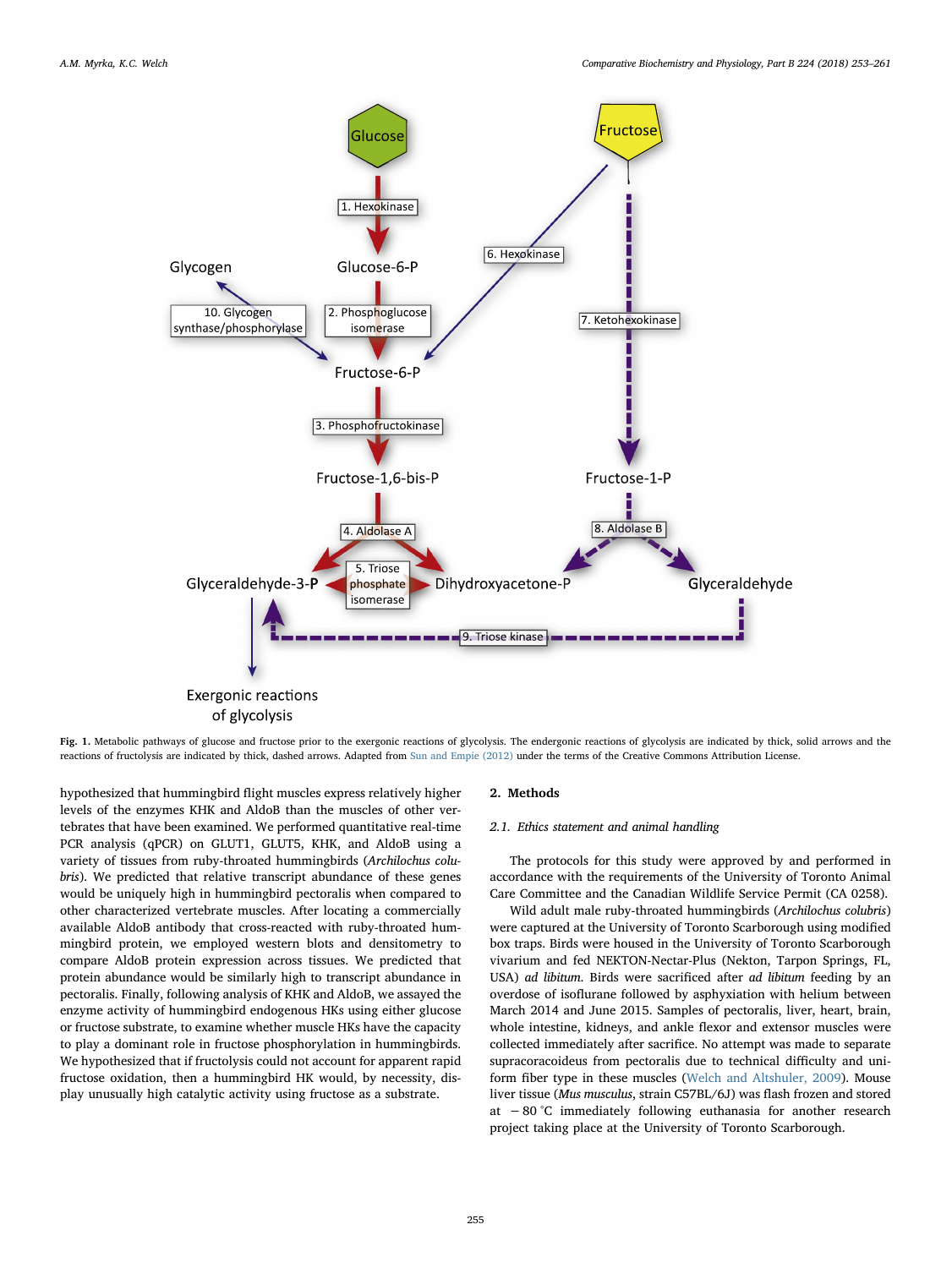#### 2.2. DNA and RNA quality control

Purity and integrity of nucleic acids was assessed after each step of isolation or synthesis. Purity was evaluated by 260 nm/280 nm and 260 nm/230 nm UV absorbance using a NanoDrop 1000 (Thermo Scientific, Waltham, Massachusetts). Integrity was assessed using 1% agarose gel electrophoresis.

#### 2.3. RNA isolation and cDNA synthesis

Immediately following tissue collection, RNA was extracted using Tri Reagent protocol (Sigma Aldrich Corporation, St. Louis, Missouri) with the following modifications: up to 100 mg of tissue was used per 1 ml of Tri Reagent, depending on the mass of available tissue. Tissues were homogenized using an RNase free glass tissue homogenizer and RNase free syringes of increasing needle gauge. Homogenized samples were stored at  $-80$  °C for up to four weeks and thawed on ice for 90 min prior to further processing. Phase extraction and pellet washing with ethanol were performed three times per sample. DNase I digestion and first strand cDNA synthesis were performed immediately afterwards.

RNA samples were digested with Deoxyribonuclease I, Amplification Grade (Life Technologies), as per the manufacturer's directions. First strand cDNA synthesis from whole RNA was performed using SuperScript III First-Strand Synthesis Supermix for qRT-PCR (Life Technologies) as per the manufacturer's directions.

# 2.4. Primer design

MEGA 5.2.2 with ClustalW alignment was used to construct a multiple sequence alignment for Elf1 $\alpha$ 1 in mRNA from avian sequences available in NCBI GenBank (National Center for Biotechnology Information, Bethesda, Maryland). An area of high homology across birds, located in the interior of the mRNA sequences, was chosen for primer design using Geneious 7.0.6 ([geneious.com\)](http://geneious.com). NCBI Primer-BLAST ([www.ncbi.nlm.nih.gov/](http://www.ncbi.nlm.nih.gov)) was used to check for non-specific amplicons within the "Aves" taxid (8782).

Primers were designed for GLUT1, GLUT5, KHK, and AldoB, using Anna's Hummingbird (Calypte anna) sequences, which became available during the course of this study (GenBank accession no. XM\_ 008503695.1, XM\_008503671.1, XM\_008492930.1, and XM\_ 008496441 respectively).

Primer specificity and optimal primer annealing temperature were determined by temperature-gradient PCR. A genomic DNA template control was used to assess specificity for cDNA.

Efficiency of specific primer sets was assessed by amplification of a dilution series of hummingbird liver cDNA. Liver cDNA was used for primer testing because all genes of interest were expected to be stably expressed in this tissue. qPCR of this dilution series was performed as described below. The dilution series started at cDNA derived from approximately 0.05 ng/μl of whole RNA and included five more ten-fold dilutions. Dilution factor was plotted against  $C_t$  value and analyzed by linear regression in Microsoft Excel (Microsoft, Albuquerque, New Mexico, USA). An efficiency of 90–105% was considered satisfactory. Primers used in this study are presented in [Table 2.](#page-3-0)

# 2.5. qPCR assays

#### 2.5.1. Reaction conditions

Real time PCR was performed in the Center for the Neurobiology of Stress at the University of Toronto Scarborough, in triplicate, using SYBR green chemistry. A Bio-Rad PTC-200 Peltier Thermal Cycler and a Chromo 4 Continuous Fluorescence Detector were used in conjunction with Bio-Rad Opticon Monitor 3 software (Bio-Rad Laboratories, Hercules, California). 20 μl reactions were performed with IQ SYBR Green Supermix (Bio-Rad). Primers were included at a final concentration of 0.5 μM each and template was added to a final concentration of 0.05 ng/μl. The program began with one cycle of 94 °C for 4 min, followed by 40 cycles of 94 °C for 30 s, 60 °C for 1 min and 72 °C for 1 min 30 s. A melting curve was immediately performed from 45 to 95 °C.  $C_t$  values observed in no reverse transcriptase controls were two to three orders of magnitude greater than those seen in corresponding cDNA samples, suggesting that genomic contamination amounted to < 1% of available template in cDNA samples, which was considered negligible.

#### 2.5.2. Data analysis

 $C<sub>t</sub>$  values of triplicates were averaged for each gene in each tissue of each bird.  $C_t$  values were then compared using the delta-delta  $C_t$ method. Elf1 $\alpha$ 1 was used to normalize the data. Following log transformation of the data, GLUT1, GLUT5, KHK, and AldoB were examined independently and the tissue with the lowest expression of each was chosen as the calibrator for that gene (liver for GLUT1 and brain for GLUT5, KHK, and AldoB). Calibration was achieved by dividing all normalized tissue measurements by that of the averaged value of the calibrator tissue. A linear mixed effects model, with the calibrator tissue set as the intercept, and Tukey HSD Post-hoc tests were performed to assess differences in transcript abundance among tissues independently for each of the four genes of study. A P-value of < 0.05 was considered significant. Statistical analyses were performed in R ver. 3.1.2 (R Foundation for Statistical Computing, Vienna, Austria).

### 2.6. Western blotting

Samples of pectoralis, liver, heart, brain, ankle flexor and extensor muscles, whole intestine, and kidneys were collected. Due to small tissue mass, we did not attempt to remove intestinal contents. One sample of frozen mouse liver was obtained as described above and included as a positive control. Samples were homogenized in RIPA buffer (50 mM Tris HCl, pH 7.4, 150 mM NaCl, 1 mM EDTA, 0.1% SDS, 1% Triton X-100, 1 mM DTT) with Sigma-Aldrich Protease Inhibitor Cocktail for use with mammalian cells and tissue extracts, in DMSO solution. Samples were then incubated at 4 °C with agitation for 2 h and the homogenate centrifuged at 16000g for 20 min at 4 °C followed by supernatant collection.

Total protein concentration was determined using a Pierce BCA Protein Assay Kit (Thermo Scientific) and a Beckman Coulter DU 730 UV/Vis Spectrophotometer (Beckman Coulter, Mississauga, Canada).

15 μg protein of each sample was diluted with one part Laemmli (loading) buffer (4% SDS, 10% 2-mercaptoethanol, 20% glycerol, 0.004% bromophenol blue, 0.125 M Tris-HCl, pH 8.0), incubated at

#### <span id="page-3-0"></span>Table 2

Primer sequences used for qPCR. Product sizes are presented in base pairs and refer to expected product sizes. These are based on putative sequences from Anna's hummingbird (Calypte anna) ([NCBI GenBank](#page-7-17)<http://www.ncbi.nlm.nih.gov>).

| Gene               | Forward sequence                 | Reverse sequence         | Product size |
|--------------------|----------------------------------|--------------------------|--------------|
| $E$ lf1 $\alpha$ 1 | GTGTCTGTGAAAGATGTTCGCC           | ATAATGACCTGTGCAGTGAAGC   | 95           |
| GLUT1              | CACAGAAGGTGATTGAGGATTTCTAC       | AACTGAGAAGATGGCAACAGAGAG | 116          |
| GLUT5              | <b>TATCAGCATAGTGTGTGTCATCGTT</b> | CACCGAAGGGATTGGACTGGC    | 70           |
| KHK                | TGATGGGGAGATACTGCACTCG           | GAAGATGACGGCAGCGTTGAA    | 94           |
| AldoB              | CTCTTCTCCGCACTGTTCCTG            | AGCCTCCTCTTCACTCTGACC    | 74           |
|                    |                                  |                          |              |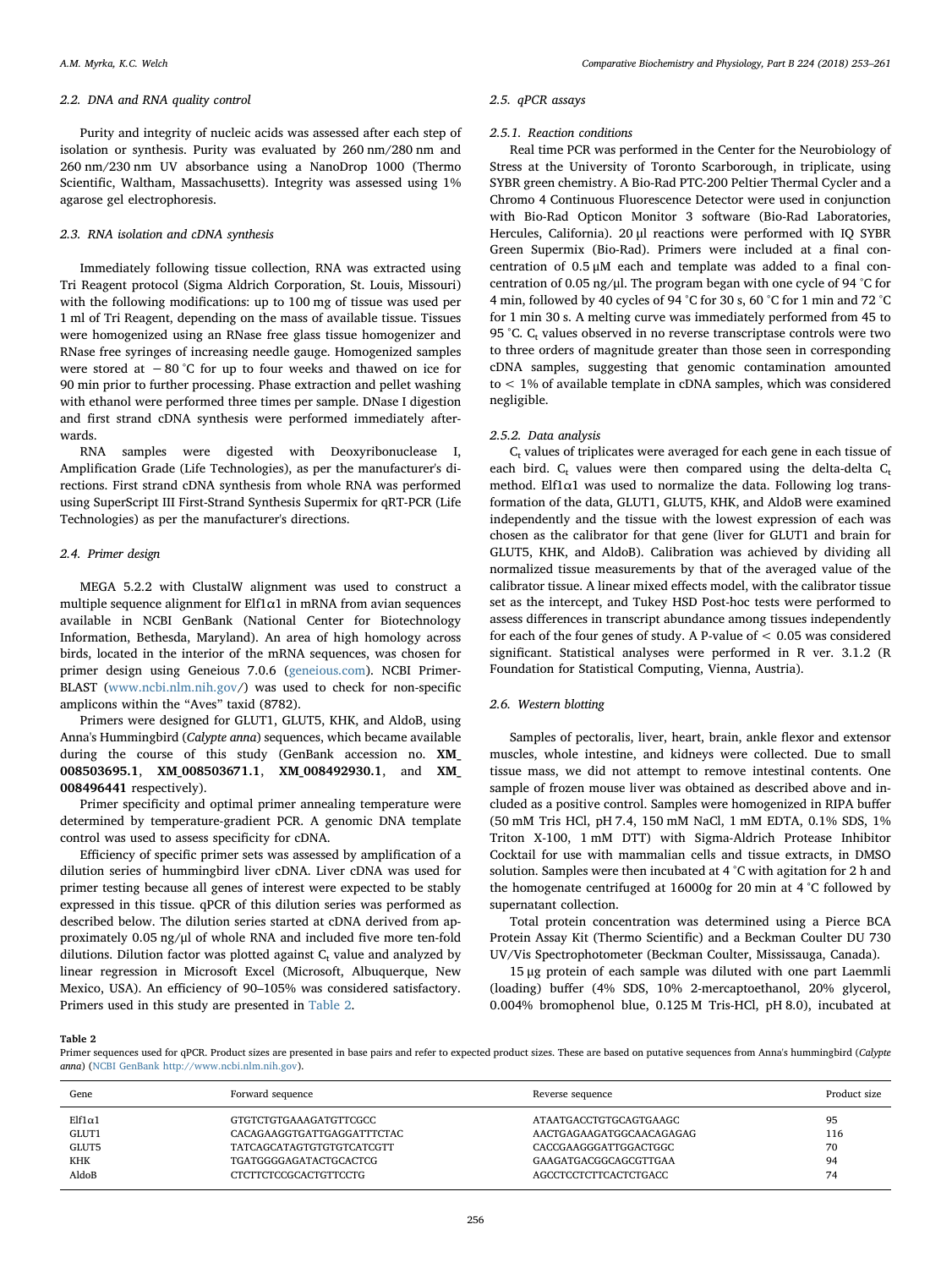<span id="page-4-0"></span>

b Fig. 2. Relative transcript abundance in ruby-throated hummingbird tissues normalized to Elf1α1 for GLUT1 (A) and GLUT5 (B). Samples are calibrated to liver tissue in (A) and to brain tissue in (B). Error bars represent standard error and tissues with different letters are significantly different (P < 0.05) using a linear mixed effects model with the calibrator tissue set as the intercept, with Tukey multiple comparisons;  $n = 6$  for intestine,  $n = 4$  for ankle musculature and kidney, and  $n = 7$  for other tissues.

99 °C for 5 min, and separated using a Bio-Rad Mini Protean Tetra Cell (Bio-Rad) at 110 V for 100 min. 4% and 10% acrylamide stacking and separating gels were used respectively. The running buffer consisted of 192 mM glycine, 33 mM Tris, and 0.1%SDS.

Prior to transfer, the gel and nitrocellulose membrane (Invitrogen) were allowed to equilibrate in transfer buffer (192 mM glycine, 24.8 mM Tris, 1% SDS, 20% methanol) for 15 min. Protein was transferred to nitrocellulose membrane using a transfer unit (Amersham Biosciences, Little Chalfont, United Kingdom) at 70 V for 75 min. Ponceaus stain was used as a quality-control step to verify successful protein transfer. After transfer the gel was stained with 0.1% Ponceaus stain (5% acetic acid, 0.1% Ponceaus S), imaged, and then destained with deionized water.

The membrane was incubated for 1 h at room temperature 5% skim milk in TBST buffer (150 mM NaCl, 50 mM Tris, 0.1% Tween-20, pH 7.5). Anti-Aldolase B (Abcam Anti-ALDOB antibody - N-terminal ab138760 Abcam Inc., Cambridge, Massachusetts) was used at 1/100 dilution in 5% skim milk TBST and incubated for 90 min. Following incubation the membrane was washed for 5 min, five times, with TBST. The secondary antibody (Fisher Scientific Goat anti-Rabbit IgG, HRP, Polyclonal R&D Systems RDSHAF008) was then used at a 1/25000 dilution and incubated for 1 h. Following incubation the membrane was washed as before followed by a five-minute wash with TBS (150 mM NaCl, 50 mM Tris, pH 7.5). Finally, the membrane was incubated with Clarity Western ECL Blotting Substrate (Bio-Rad) for 5 min and visualized using a Bio-Rad ChemiDoc  $XRS +$  with Image Lab Software (Bio-Rad).

After visualization the membrane was stripped twice with  $1 \times$ Antibody Stripping Buffer (Gene Bio-Application L.T.D., Kfar-Hanagid, Israel) for 5 min each and washed with TBST. The membrane was blocked as above and incubated with HRP-conjugated anti-GAPDH (ab138760 Abcam) at a 1:2000 dilution in 5% milk in TBST for 1 h. The membrane was washed and visualized as described above. Bands were sized using GelAnalyzer 2010a [\(gelanalyzer.com\)](http://gelanalyzer.com). Densitometry was performed using GelQuant.NET ([biochemlabsolutions.com](http://biochemlabsolutions.com)) software. AldoB was normalized to GAPDH and tissues were calibrated to kidney. Detection of ketohexokinase protein was attempted but commercial antibodies with sufficient homology to cross-react with hummingbird protein were not available. Statistics were performed as described above but using band intensity values as input. Due to the difficulty of quantifying faint bands accurately, the band with the highest intensity was chosen as the calibrator.

# 2.7. Hexokinase activity assay

We used an assay of all HK activity to determine whether there is high capacity for rapid fructose phosphorylation by HK in rubythroated hummingbird pectoralis. The assay was also performed with glucose substrate to verify capacity for rapid glucose phosphorylation. Samples were homogenized on ice in 50 mM imidazole-Cl homogenization buffer (1 mM EDTA, 5 mM DTT, 1% Triton X-100, pH 7.4) using a VWR VDI 112 Homogenizer (VWR, Radnor, USA) and an Omni International Sonic Ruptor 250 (Omni International, Kennesaw, USA). Enzymes and coenzymes were obtained from Sigma-Aldrich. Enzyme assays were performed at 39 °C in 50 mM imidazole-Cl assay buffer (1 mM EDTA, 5 mM glucose or fructose, 1 mM ATP, 5 mM MgCl2, 5 mM DTT, 0.5 mM NADP+, 13.5 U/ml glucose-6-phosphate-dehydrogenase (G6PDH), and 5 U/ml phosphoglucoisomerase (PGI) when fructose substrate was supplied, pH 7.4). The reactions were monitored at 340 nm in 1 ml glass cuvettes for 3 min in a Beckman Coulter DU 730 UV/Vis spectrophotometer with a Temperature Control Module (Beckman Coulter). Sugar was omitted for control runs, and prior to data collection, experiments were performed to verify that no enzymes or substrates were limiting other than endogenous HK and to ensure optimal homogenate concentration.

### 3. Results

#### 3.1. GLUT1 and GLUT5 transcript abundance

GLUT1 relative transcript abundance differed significantly among tissues according to an ANOVA of the linear mixed effects model (P < 0.0001; [Fig. 2A](#page-4-0)). Post-hoc tests showed that GLUT1 relative transcript abundance was greatest in heart and brain, and abundance was similar between these two tissues ( $P > 0.99$ ). Abundance in heart and brain was significantly greater than in other tissues ( $P < 0.001$ ). Average GLUT1 relative transcript abundance was next-most abundant in muscle tissues and significantly greater than that in liver ( $P < 0.05$ ). Abundance was not significantly different between pectoralis and ankle musculature ( $P = 1.000$ ). Abundance in muscle was not significantly greater than that in intestine and kidney ( $P < 0.05$ ).

GLUT5 relative transcript abundance among tissues were significantly different according to an ANOVA of the linear mixed effects model ( $P < 0.0001$ ; [Fig. 2](#page-4-0)B). Post-hoc tests showed that GLUT5 relative transcript abundance was significantly greater in pectoralis and intestine than in other tissues ( $P < 0.001$ ), and these were not significantly different from each other ( $P > 0.05$ ). Heart had significantly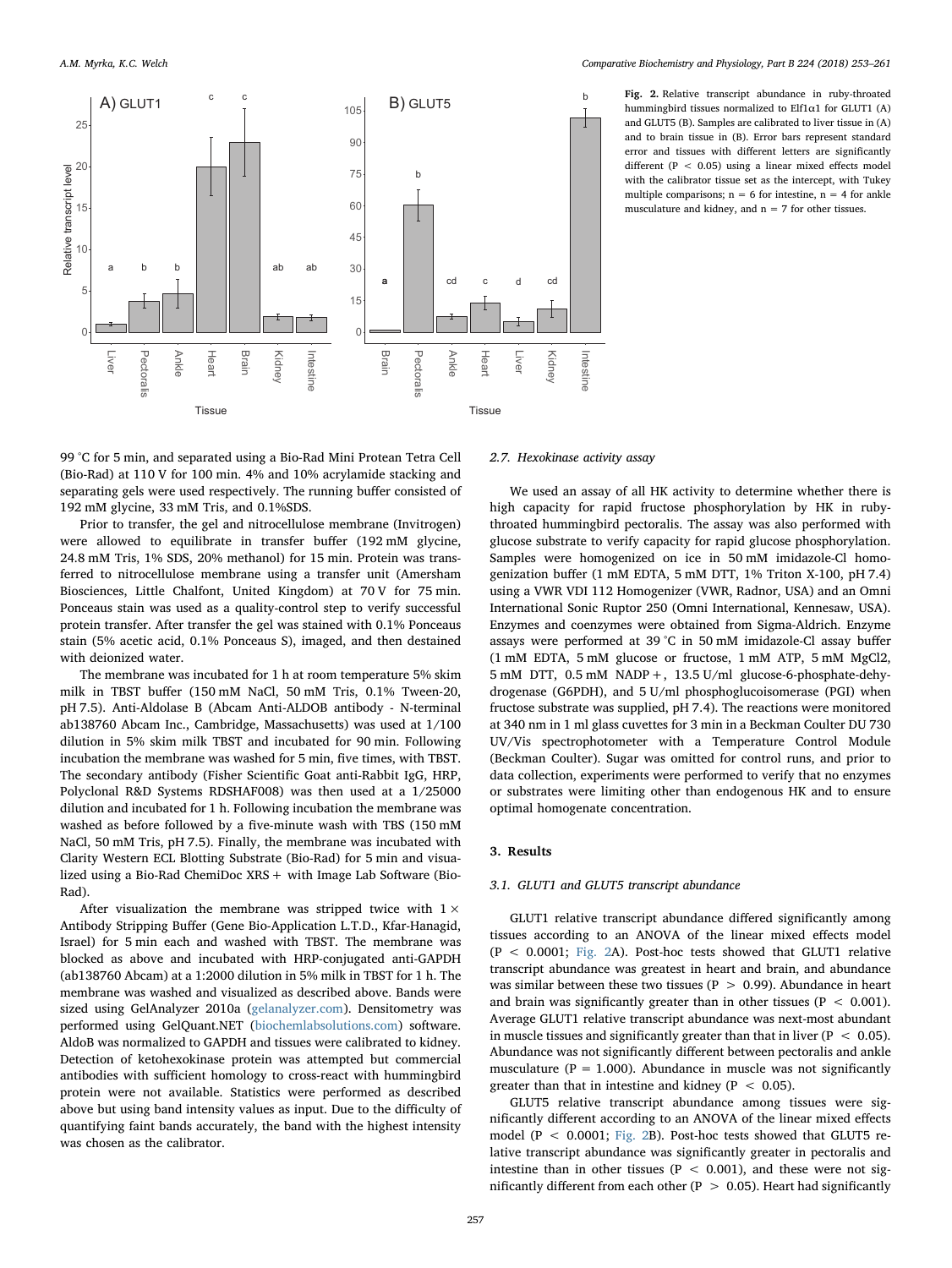<span id="page-5-0"></span>

d Fig. 3. Relative transcript abundance in ruby-throated hummingbird tissues normalized to Elf1α1 for KHK (A) and AldoB (B). Samples are calibrated to brain tissue. Error bars represent standard error and tissues with different letters are significantly different (P  $\leq$  0.05) using a linear mixed effects model with the calibrator tissue set as the intercept, with Tukey multiple comparisons.  $n = 4$  for ankle musculature and kidney, and  $n = 6$  for other tissues.

greater relative transcript abundance than liver or brain ( $P < 0.05$ ), but non-significantly different abundance from ankle musculature and kidney (P  $> 0.05$ ). Brain had the lowest expression level (P  $< 0.05$ ).

# 3.2. KHK and AldoB transcript abundance

KHK relative transcript abundance among tissues were significantly different according to an ANOVA of the linear mixed effects model  $(P < 0.0001$ ; [Fig. 3](#page-5-0)A). Post-hoc tests showed that relative transcript abundance was significantly higher in kidney and in liver than in other tissues ( $P < 0.001$ ). Abundance in kidney and liver was not significantly different (P > 0.05). Among other tissues abundance did not differ significantly ( $P > 0.05$ ).

AldoB relative transcript abundance differed significantly among tissues according to an ANOVA of the linear mixed effects model  $(P < 0.0001$ ; [Fig. 3](#page-5-0)B). Post-hoc tests showed that liver and kidney exhibited a significantly higher relative transcript abundance than did other tissues ( $P < 0.005$ ), but were non-significantly different from each other ( $P > 0.05$ ). Intestine had significantly greater relative transcript abundance than brain or heart  $(P < 0.001)$  and heart had significantly greater abundance than brain ( $P < 0.0001$ ). Pectoralis did not significantly differ from brain, ankle musculature, or heart  $(P > 0.05)$ , and ankle musculature did not differ significantly from pectoralis, heart, or intestine ( $P > 0.05$ ).

#### 3.3. Aldo-B relative protein expression

A single band was observed in all tissues near the predicted size of 39 kDa ([Fig. 4](#page-6-0)), although it was very faint in most. The observed band size in hummingbird samples is consistent with the predicted size of this protein based on AldoB transcripts identified in a newly available rubythroated hummingbird liver transcriptome ([Workman et al., 2017](#page-8-7)). Consistent sampling of intestinal protein could not be confirmed so this tissue was excluded from statistical analysis. AldoB protein densities among tissues were significantly different according to an ANOVA of the linear mixed effects model ( $P < 0.0001$ ). Post-hoc tests showed that liver and kidney protein abundance was similar ( $P > 0.05$ ) and significantly greater than other tissues ( $P < 0.001$ ). These results agreed with qPCR data, which had indicated low AldoB expression in muscle, heart, and brain.

# 3.4. Capacity for phosphorylation of glucose and fructose in primary flight muscle in vitro

 $V_{max}$  for phosphorylation of glucose and fructose by HK were

21.09 ± 1.81 and 12.94 ± 1.70 µmol min<sup>-1</sup> g wet tissue<sup>-1</sup> ± SE, respectively,  $n = 7$ . The  $V_{max}$  for fructose phosphorylation is over 50% as great as the  $V_{max}$  for glucose phosphorylation.

#### 4. Discussion

Several research teams have identified multiple adaptations in nectarivore cardiovascular and cellular physiology that supply blood sugar rapidly to working muscles ([Beuchat and Chong, 1998; Bishop,](#page-7-2) [1997; Braun and Sweazea, 2008; Mathieu-Costello et al., 1992; Mqokeli](#page-7-2) [and Downs, 2012; Vock et al., 1996](#page-7-2)). Little is known about the specializations that allow these sugars to be transported into muscle at rates sufficient to sustain hovering flight ([Chen and Welch, 2014](#page-7-0)). This question is made more difficult by an ongoing lack of understanding of regulation of this transport ([Braun and Sweazea, 2008](#page-7-1)). Capacity for glucose phosphorylation by hummingbird flight muscle hexokinase is calculated to be rapid enough to match the energetic demands of hovering flight in vivo ([Chen and Welch, 2014](#page-7-0)), but capacities for hummingbird fructose phosphorylation have not been previously examined.

We observed relative transcript abundance of GLUT1 in both pectoralis and ankle musculature that exceeded that of liver ([Fig. 2](#page-4-0)A). GLUT1 relative transcript abundance in muscles was comparable to both kidney and intestine. This tissue expression pattern differs from the transcript and protein tissue expression patterns of other vertebrates examined, which show relatively low GLUT1 transcript abundance in muscle relative to liver and kidney ([Aschenbach et al., 2009; Bell et al.,](#page-7-18) [1990; Hall et al., 2014; Sweazea and Braun, 2006; Zhao et al., 1993](#page-7-18)). Such high relative transcript abundance of GLUT1 mRNA suggests that hummingbird muscle has an elevated capacity for glucose transport into the sarcoplasm, a prerequisite for its rapid oxidation, which is supported by previous findings ([Chen and Welch, 2014\)](#page-7-0).

The finding that GLUT1 transcript is similarly abundant in both flight muscle and non-flight muscle is tantalizing, in that it suggests that apparent GLUT1 upregulation in hummingbird muscle is not driven purely by the need to fuel energetically expensive hovering flight. As all birds investigated lack GLUT4 [\(Braun and Sweazea, 2008; Carver et al.,](#page-7-1) [2001; Seki et al., 2003; Sweazea and Braun, 2006; Welch et al., 2013](#page-7-1)), the most important glucose transporter in mammalian muscle for lowering blood glucose ([Shepherd and Kahn, 1999\)](#page-8-11), high densities of GLUT1 may be critical to facilitating rapid glucose uptake into muscle. The suggested capacity for rapid glucose uptake in the flight muscle is consistent with evidence that hummingbirds can power their flight exclusively using recently ingested (circulating) glucose. Another possibility is that the protein turnover rate of GLUT1 in hummingbird muscle is very high, perhaps as a means of regulation, and that the rate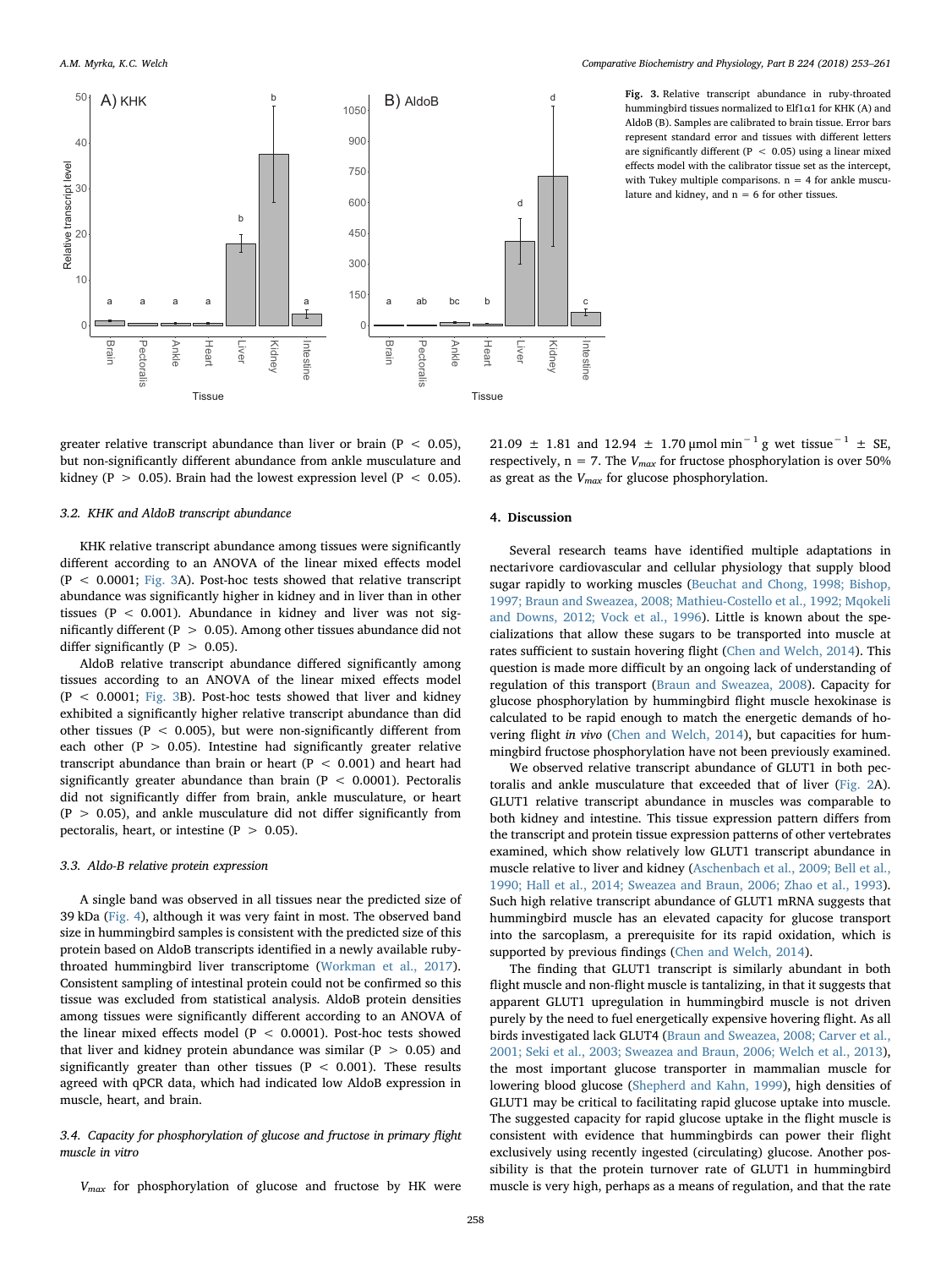<span id="page-6-0"></span>

Fig. 4. Relative protein abundance of AldoB (A) and GAPDH (B) in ruby-throated hummingbird tissues. AldoB expression is normalized to GAPDH expression and calibrated to kidney tissue. Tissues with different letters are significantly different ( $P < 0.001$ ) using a linear mixed effects model with kidney set as the intercept, with Tukey multiple comparisons.  $n = 4$ .

of transcription is similarly high. Future protein abundance studies will investigate these possibilities further. GLUT3 is another glucose transporter transcribed in hummingbird muscle [\(Welch et al., 2013\)](#page-8-4) and expressed in vertebrate muscle in general ([Thorens and Mueckler,](#page-8-12) [2010\)](#page-8-12), albeit with lower abundance than GLUT1 in mammals examined ([Gaster et al., 2000\)](#page-7-11). GLUT3 may be similarly upregulated in abundance and presents an avenue for further study.

We observed higher GLUT5 relative transcript abundance in pectoralis than in any other tissues investigated, other than the intestine ([Fig. 2B](#page-4-0)). Relative transcript abundance in heart was greater than that in liver, and abundance was similar between ankle musculature, heart, and kidney. This tissue expression pattern again differs from that observed in other vertebrates, in which the relative GLUT5 transcript and protein abundance of intestine and kidney far exceed that of skeletal muscle [\(Aschenbach et al., 2009; Bell et al., 1990; Rand et al., 1993;](#page-7-18) [Zhao et al., 1993\)](#page-7-18). Taken together with previously published respirometry and stable isotope tracking data ([Chen and Welch, 2014](#page-7-0)), GLUT5 expression data suggests that the primary flight muscle of the ruby-throated hummingbird may possess relatively high capacity for fructose uptake into flight muscle. If protein quantity is similar to transcript abundance in these tissues, then it appears that step 2 of the "sugar oxidation cascade" ([Suarez et al., 2011](#page-8-13)) may be comparatively less-limiting to fructose uptake and oxidation in hummingbirds than it is in other vertebrates examined thus far. This is consistent with previous findings that hummingbirds do not seem to differentiate between glucose and fructose when it comes to maintaining hovering flight and maximum metabolic activity [\(Chen and Welch, 2014](#page-7-0)). Future assessment of GLUT5 protein abundance and sugar uptake assays will be needed to confirm this hypothesis.

The difference between GLUT5 relative transcript abundance in flight versus non-flight muscle was compelling. The lack of such high GLUT5 relative transcript abundance in ankle musculature suggests that high expression in the pectoralis is related to the energetic demands of flight muscle. Lastly, greater GLUT5 relative transcript abundance in heart than in liver is in contrast to tissue expression profiles from mammalian studies [\(Aschenbach et al., 2009; Zhao et al., 1993\)](#page-7-18), with the exception of the fructose-specialized naked mole rat [\(Park et al.,](#page-7-19) [2017\)](#page-7-19), and suggests that fructose oxidation may play a role in powering the hummingbird heart. The energetic demands of the hummingbird heart, which beats up to 1300 times a minute ([Lasiewski, 1964](#page-7-20)), are likely much higher than those of the ankle musculature, which is primarily used for perching and not locomotion ([Tobalske et al., 2004](#page-8-14)).

Having observed evidence that the transport capacity for fructose

into flight muscle may be relatively high, we hypothesized that circulating and intracellular fructose concentrations were also relatively high. Thus, we sought to determine whether phosphorylation capacity was high enough to support proposed rapid fructose phosphorylation. We quantified the expression of rate-limiting enzymes of fructolysis to investigate the role of this pathway in proposed rapid fructose oxidation in flight muscle. Surprisingly, relative transcript abundance of KHK and AldoB in muscle was negligible [\(Fig. 3\)](#page-5-0). KHK and AldoB relative transcript abundance was highest in liver and kidney, similar to expression patterns seen in mammalian tissue ([Cirillo et al., 2009; Sun and Empie,](#page-7-13) [2012\)](#page-7-13). We were able to identify a commercial antibody for AldoB that cross-reacted with hummingbird tissue. The observed band size of AldoB in hummingbird tissue matched that predicted from transcript sequences identified in the ruby-throated hummingbird liver transcriptome ([Workman et al., 2017\)](#page-8-7), and densitometry analysis of this rate-limiting enzyme of fructolysis ([Bode et al., 1980\)](#page-7-16) corroborated that there is very low relative expression of AldoB in hummingbird muscle ([Fig. 4](#page-6-0)). Given previous evidence for rapid fructose oxidation in working hummingbird muscle [\(Chen and Welch, 2014\)](#page-7-0) and low abundance of KHK and AldoB in flight muscle, we measured HK activity to investigate the possibility that fructose is rapidly phosphorylated in the glycolysis pathway, despite the very high  $K_m$  for fructose measured in other vertebrate HKs [\(Cárdenas et al., 1998](#page-7-12)).

We measured HK activity using either glucose or fructose as the substrate. The  $V_{max}$  for glucose phosphorylation by HK was 21.09 µmol min<sup>−1</sup> g wet tissue<sup>−1</sup> ± 1.81, which is in close agreement with published HK maximal activity in the closely-related rufous hummingbird (Selasphorus rufus; [Suarez et al., 1990\)](#page-8-15). Capacity for glucose phosphorylation in vitro, assessed as the  $V_{max}$  for HK, was rapid enough to match previously calculated rates of glucose uptake by hovering muscle in vivo ([Welch and Chen, 2014](#page-8-8)). Capacity for fructose phosphorylation, estimated the same way, was 12.94  $\mu$ mol min<sup>-1</sup> g wet tissue<sup>-1</sup> ± 1.70, over 50% as great as the capacity for glucose phosphorylation. While this capacity is not great enough to match calculated rates of fructose uptake by flight muscle during hovering flight, our results did show high relative expression of KHK and AldoB in liver and kidney [\(Figs. 3 and 4\)](#page-5-0). It seems likely that proposed capacities for rapid uptake and phosphorylation of fructose by flight muscle may be supplemented by further fructose metabolism in the liver and kidney. As in mammals [\(Johnson et al., 2010; Sun and Empie,](#page-7-21) [2012\)](#page-7-21), these tissues may become net producers and exporters of other metabolites such as glucose, pyruvate, and lactate that are derived from fructose metabolism. Roughly half of the monosaccharide-derived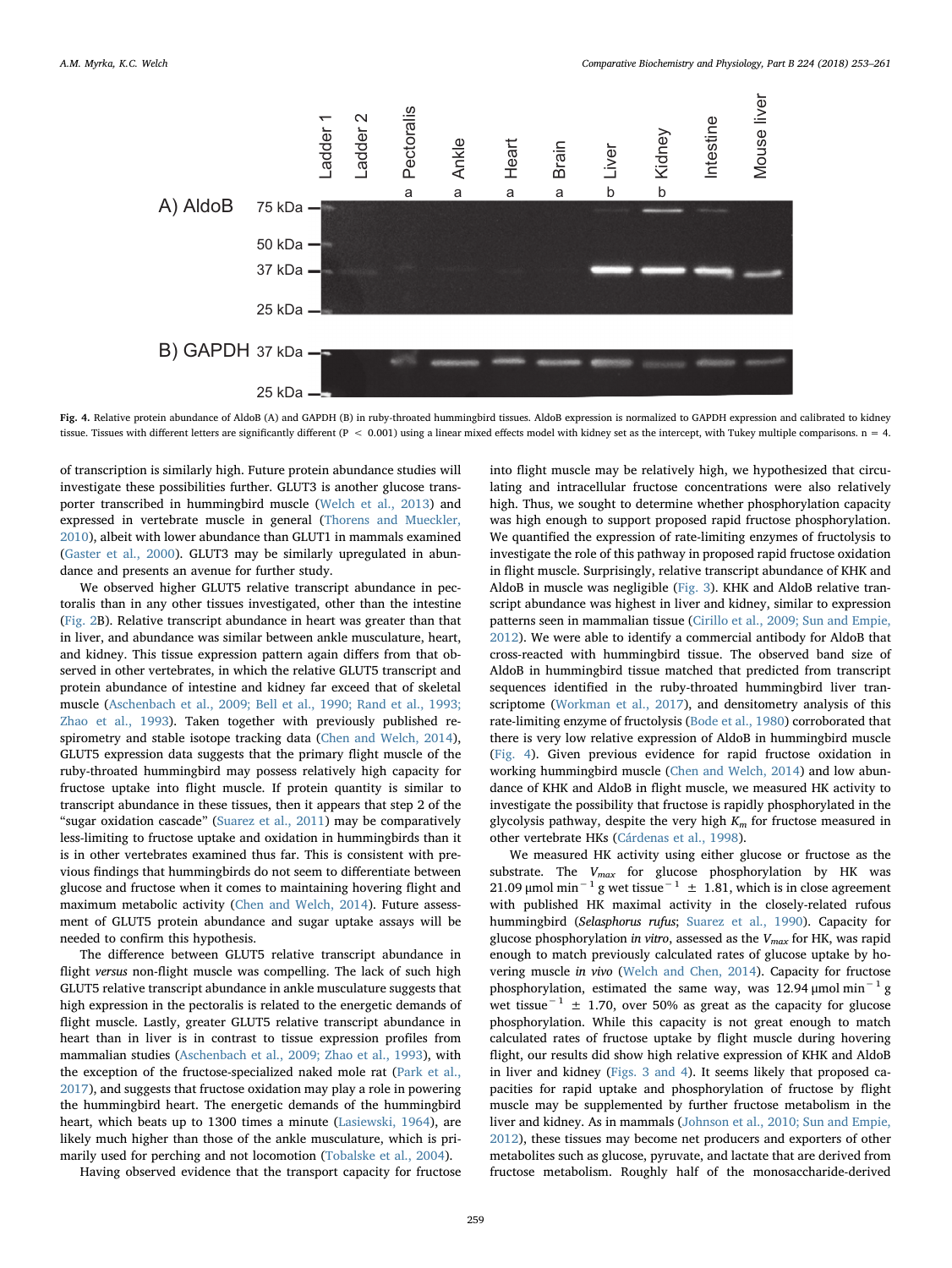caloric intake of a hummingbird in the wild comes from glucose, with the other half coming from fructose [\(Baker et al., 1998](#page-7-5)). We observed evidence of capacities for rapid transport of both sugars into flight muscle as well as for their rapid subsequent phosphorylation. Taken together with the abundance of fructolytic enzymes in the liver, we hypothesize that hummingbirds have the capacity to mobilize ingested sugars to active muscle tissue and to phosphorylate and subsequently oxidize them rapidly enough to sustain rates of ATP turnover required to power the activity of hovering flight. In light of the observed capacity for fructose phosphorylation, total fructose metabolism may be sufficient to sustain some behaviours in the wild, even if fructose were the only sugar available. When calculations of fructose uptake by rubythroated hummingbird muscle are averaged across multiple bouts of hovering and perching, which more accurately describes non-migratory, wild behaviour compared to continuous non-stop hovering, the observed capacity for fructose phosphorylation in vitro may be more than enough to sustain typical foraging behaviour. Chen and Welch, (2014) calculated time-averaged rates of fructose uptake by rubythroated hummingbirds to be 6.14 ± 0.59 µmol min<sup>-1</sup> g wet tissue<sup>-1</sup>, less than our calculated  $V_{max}$  of HK with fructose, 12.94  $\pm$  1.70 µmol min<sup>-1</sup> g wet tissue<sup>-1</sup>.

It remains to be determined which isoforms of hexokinase are involved in proposed rapid fructose phosphorylation and what the circulating levels of blood fructose are. The abundance of fructose in the diet and the high relative transcript abundance of GLUT5 in pectoralis, suggest that blood, and likely sarcoplasmic, fructose levels are similarly high to those measured for glucose [\(Beuchat and Chong, 1998; Welch](#page-7-2) [and Chen, 2014](#page-7-2)).

We have further characterized the adaptations that allow for apparent rapid flux of ingested sugar to catabolism in the primary flight muscle. Our findings help elucidate the strategies by which tiny endotherms maintain energy homeostasis in the face of some of the highest metabolic rates known to vertebrates ([Suarez, 1992](#page-8-0)). These adaptations may be shared by other hovering nectarivores, such as nectar bats, and whether or not they constitute fundamental adaptations to hovering flight on a high fructose diet presents an avenue for future study. Finally, the recent production of the first hummingbird transcriptome ([Workman et al., 2017\)](#page-8-7), coupled with increasing availability of hummingbird genomic data [\(Zhang et al., 2014](#page-8-16)), has provided critical information for the generation of hummingbird GLUT and HK specific antibodies, as well as recombinant enzymes for functional studies.

#### Acknowledgements

This work was supported by grants from Natural Sciences and Engineering Research Council of Canada Discovery Grant (number 386466) and the Human Frontier Science Program (grant number RGP0062/2016). We thank Dr. Derrick Groom, Dr. Brandy Velton, Lily Hou, and Dr. Aarthi Ashok for support with troubleshooting and methodological design. We also thank Dr. Morag Dick and Lily Hou for assistance with selection and implementation of data analysis methods. We further thank Dr. Morag Dick for sharing RNA extraction methodology for small avian muscles and Dr. Derrick Groom and Dr. Raul Suarez for providing insights into enzyme assay design. Thank you to Rebekah Kember for assistance with the running of hexokinase assays. We thank Raafay Ali, Dr. Morag Dick, and Dr. G. William Wong for comments on this manuscript.

# Conflict of interest

The authors have no conflicts of interest to note.

# <span id="page-7-18"></span>References

glucose transport proteins in jejunum, liver, kidney and skeletal muscle of pigs. J. Physiol. Biochem. 65, 251–266. [http://dx.doi.org/10.1007/BF03180578.](http://dx.doi.org/10.1007/BF03180578)

- <span id="page-7-5"></span>Baker, H.G., Baker, I., Hodges, S.A., 1998. Sugar composition of nectars and fruits consumed by birds and bats in the tropics and Subtropics1. Biotropica 30, 559–586. <http://dx.doi.org/10.1111/j.1744-7429.1998.tb00097.x>.
- Bell, G.I., Kayano, T., Buse, J.B., Burant, C.F., Takeda, J., Lin, D., Fukumoto, H., Seino, S., 1990. Molecular biology of mammalian glucose transporters. Diabetes Care 13, 198–208. [http://dx.doi.org/10.2337/diacare.13.3.198.](http://dx.doi.org/10.2337/diacare.13.3.198)
- <span id="page-7-2"></span>[Beuchat, C.A., Chong, C.R., 1998. Hyperglycemia in hummingbirds and its consequences](http://refhub.elsevier.com/S1096-4959(17)30162-8/rf0020) [for hemoglobin glycation. Comp. Biochem. Physiol. A Mol. Integr. Physiol. 120,](http://refhub.elsevier.com/S1096-4959(17)30162-8/rf0020) 409–[416](http://refhub.elsevier.com/S1096-4959(17)30162-8/rf0020).
- <span id="page-7-7"></span>Bishop, C.M., 1997. Heart mass and the maximum cardiac output of birds and mammals: implications for estimating the maximum aerobic power input of flying animals. Philos. Trans. R. Soc. Lond. Ser. B Biol. Sci. 352, 447–456. [http://dx.doi.org/10.](http://dx.doi.org/10.1098/rstb.1997.0032) [1098/rstb.1997.0032](http://dx.doi.org/10.1098/rstb.1997.0032).
- <span id="page-7-14"></span>[Björkman, O., Felig, P., 1982. Role of the kidney in the metabolism of fructose in 60-hour](http://refhub.elsevier.com/S1096-4959(17)30162-8/rf0030) [fasted humans. Diabetes 31, 516](http://refhub.elsevier.com/S1096-4959(17)30162-8/rf0030)–520.
- <span id="page-7-16"></span>Bode, C., Bode, J.C., Ohta, W., Martini, G.A., 1980. Adaptive changes of the activity of enzymes involved in fructose metabolism in the liver and jejunal mucosa of rats following fructose feeding. Res. Exp. Med. (Berl.) 178, 55–63. [http://dx.doi.org/10.](http://dx.doi.org/10.1007/BF01856758) [1007/BF01856758](http://dx.doi.org/10.1007/BF01856758).
- <span id="page-7-1"></span>[Braun, E.J., Sweazea, K.L., 2008. Glucose regulation in birds. Comp. Biochem. Physiol. B](http://refhub.elsevier.com/S1096-4959(17)30162-8/rf0040) [Biochem. Mol. Biol. 151, 1](http://refhub.elsevier.com/S1096-4959(17)30162-8/rf0040)–9.
- <span id="page-7-9"></span>Byers, M.S., Howard, C., Wang, X., 2017. Avian and mammalian facilitative glucose transporters. Microarrays 6, 7. <http://dx.doi.org/10.3390/microarrays6020007>.
- <span id="page-7-12"></span>Cárdenas, M.L., Cornish-Bowden, A., Ureta, T., 1998. Evolution and regulatory role of the hexokinases. Biochim. Biophys. Acta BBA - Mol. Cell Res. 1401, 242–264. [http://dx.](http://dx.doi.org/10.1016/S0167-4889(97)00150-X) [doi.org/10.1016/S0167-4889\(97\)00150-X](http://dx.doi.org/10.1016/S0167-4889(97)00150-X).
- [Carver, F.M., Shibley Jr., I.A., Pennington, J.S., Pennington, S.N., 2001. Di](http://refhub.elsevier.com/S1096-4959(17)30162-8/rf0055)fferential ex[pression of glucose transporters during chick embryogenesis. Cell. Mol. Life Sci.](http://refhub.elsevier.com/S1096-4959(17)30162-8/rf0055) [CMLS 58, 645](http://refhub.elsevier.com/S1096-4959(17)30162-8/rf0055)–652.
- <span id="page-7-0"></span>Chen, C.C.W., Welch, K.C., 2014. Hummingbirds can fuel expensive hovering flight completely with either exogenous glucose or fructose. Funct. Ecol. 28, 589–600. [http://dx.doi.org/10.1111/1365-2435.12202.](http://dx.doi.org/10.1111/1365-2435.12202)
- <span id="page-7-13"></span>Cirillo, P., Gersch, M.S., Mu, W., Scherer, P.M., Kim, K.M., Gesualdo, L., Henderson, G.N., Johnson, R.J., Sautin, Y.Y., 2009. Ketohexokinase-dependent metabolism of fructose induces proinflammatory mediators in proximal tubular cells. J. Am. Soc. Nephrol. 20, 545–553. <http://dx.doi.org/10.1681/ASN.2008060576>.
- <span id="page-7-11"></span>[Gaster, M., Handberg, A., Beck-Nielsen, H., Schroder, H.D., 2000. Glucose transporter](http://refhub.elsevier.com/S1096-4959(17)30162-8/rf0070) expression in human skeletal muscle fi[bers. Am. J. Physiol. Endocrinol. Metab. 279,](http://refhub.elsevier.com/S1096-4959(17)30162-8/rf0070) [E529](http://refhub.elsevier.com/S1096-4959(17)30162-8/rf0070)–538.
- Hall, J.R., Clow, K.A., Short, C.E., Driedzic, W.R., 2014. Transcript levels of class I GLUTs within individual tissues and the direct relationship between GLUT1 expression and glucose metabolism in Atlantic cod (Gadus morhua). J. Comp. Physiol. B. 184, 483–496. <http://dx.doi.org/10.1007/s00360-014-0810-7>.
- <span id="page-7-21"></span>Johnson, R.J., Sanchez-Lozada, L.G., Nakagawa, T., 2010. The effect of fructose on renal biology and disease. J. Am. Soc. Nephrol. 21, 2036–2039. [http://dx.doi.org/10.](http://dx.doi.org/10.1681/ASN.2010050506) [1681/ASN.2010050506.](http://dx.doi.org/10.1681/ASN.2010050506)
- <span id="page-7-6"></span>Karasov, W.H., 2017. Integrative physiology of transcellular and paracellular intestinal absorption. J. Exp. Biol. 220, 2495–2501. <http://dx.doi.org/10.1242/jeb.144048>.
- <span id="page-7-20"></span>Lasiewski, R.C., 1964. Body temperatures, heart and breathing rate, and evaporative water loss in hummingbirds. Physiol. Zool. 37, 212–223. [http://dx.doi.org/10.2307/](http://dx.doi.org/10.2307/30152332) [30152332](http://dx.doi.org/10.2307/30152332).
- <span id="page-7-8"></span>[Mathieu-Costello, O., Suarez, R.K., Hochachka, P.W., 1992. Capillary-to-](http://refhub.elsevier.com/S1096-4959(17)30162-8/rf0095)fiber geometry [and mitochondrial density in hummingbird](http://refhub.elsevier.com/S1096-4959(17)30162-8/rf0095) flight muscle. Respir. Physiol. 89, 113–[132](http://refhub.elsevier.com/S1096-4959(17)30162-8/rf0095).
- Mqokeli, B.R., Downs, C.T., 2012. Blood plasma glucose regulation in Wahlberg's Epauletted fruit bat. Afr. Zool. 47, 348–352. [http://dx.doi.org/10.3377/004.047.](http://dx.doi.org/10.3377/004.047.0218) [0218.](http://dx.doi.org/10.3377/004.047.0218)
- <span id="page-7-17"></span>National Center for Biotechnology Information (NCBI)[Internet]. Bethesda (MD): National Library of Medicine (US), National Center for Biotechnology Information; [1988] – [cited 2017 Nov 07]. Available from: [https://www.ncbi.nlm.nih.gov/.](https://www.ncbi.nlm.nih.gov/)
- <span id="page-7-15"></span>Oppelt, S.A., Zhang, W., Tolan, D.R., 2017. Specific regions of the brain are capable of fructose metabolism. Brain Res. 1657, 312–322. [http://dx.doi.org/10.1016/j.](http://dx.doi.org/10.1016/j.brainres.2016.12.022) [brainres.2016.12.022](http://dx.doi.org/10.1016/j.brainres.2016.12.022).
- <span id="page-7-10"></span>[OsorIo-Fuentealba, C., Contreras-Ferrat, A.E., Altamirano, F., Espinosa, A., Li, Q., NIu, W.,](http://refhub.elsevier.com/S1096-4959(17)30162-8/rf0110) [Lavandero, S., Klip, A., Jaimovich, E., 2013. Electrical stimuli release ATP to increase](http://refhub.elsevier.com/S1096-4959(17)30162-8/rf0110) [GLUT4 translocation and glucose uptake](http://refhub.elsevier.com/S1096-4959(17)30162-8/rf0110) via PI3K[gamma]-Akt-AS160 in skeletal [muscle cells. Diabetes 62, 1519](http://refhub.elsevier.com/S1096-4959(17)30162-8/rf0110)–1526.
- <span id="page-7-19"></span>Park, T.J., Reznick, J., Peterson, B.L., Blass, G., Omerbašić, D., Bennett, N.C., Kuich, P.H.J.L., Zasada, C., Browe, B.M., Hamann, W., Applegate, D.T., Radke, M.H., Kosten, T., Lutermann, H., Gavaghan, V., Eigenbrod, O., Bégay, V., Amoroso, V.G., Govind, V., Minshall, R.D., Smith, E.S.J., Larson, J., Gotthardt, M., Kempa, S., Lewin, G.R., 2017. Fructose-driven glycolysis supports anoxia resistance in the naked mole-rat. Science 356, 307–311. <http://dx.doi.org/10.1126/science.aab3896>.
- <span id="page-7-4"></span>[Parks, E.J., Skokan, L.E., Timlin, M.T., Dingfelder, C.S., 2008. Dietary sugars stimulate](http://refhub.elsevier.com/S1096-4959(17)30162-8/rf0120) [fatty acid synthesis in adults. J. Nutr. 138, 1039](http://refhub.elsevier.com/S1096-4959(17)30162-8/rf0120)–1046.
- <span id="page-7-3"></span>Patel, C.R., Douard, V., Yu, S., Tharabenjasin, P., Gao, N., Ferraris, R.P., 2015. Fructoseinduced increases in expression of intestinal fructolytic and gluconeogenic genes are regulated by GLUT5 and KHK. Am. J. Phys. Regul. Integr. Comp. Phys. 309 (5), R499–R509. [http://dx.doi.org/10.1152/ajpregu.00128.2015.](http://dx.doi.org/10.1152/ajpregu.00128.2015) (Published 1 [September\).](http://dx.doi.org/10.1152/ajpregu.00128.2015)
- [Rand, E.B., Depaoli, A.M., Davidson, N.O., Bell, G.I., Burant, C.F., 1993. Sequence, tissue](http://refhub.elsevier.com/S1096-4959(17)30162-8/rf0130) [distribution, and functional characterization of the rat fructose transporter GLUT5.](http://refhub.elsevier.com/S1096-4959(17)30162-8/rf0130) [Am. J. Phys. 264, G1169](http://refhub.elsevier.com/S1096-4959(17)30162-8/rf0130)–1176.
- [Seki, Y., Sato, K., Kono, T., Abe, H., Akiba, Y., 2003. Broiler chickens \(Ross strain\) lack](http://refhub.elsevier.com/S1096-4959(17)30162-8/rf0135)